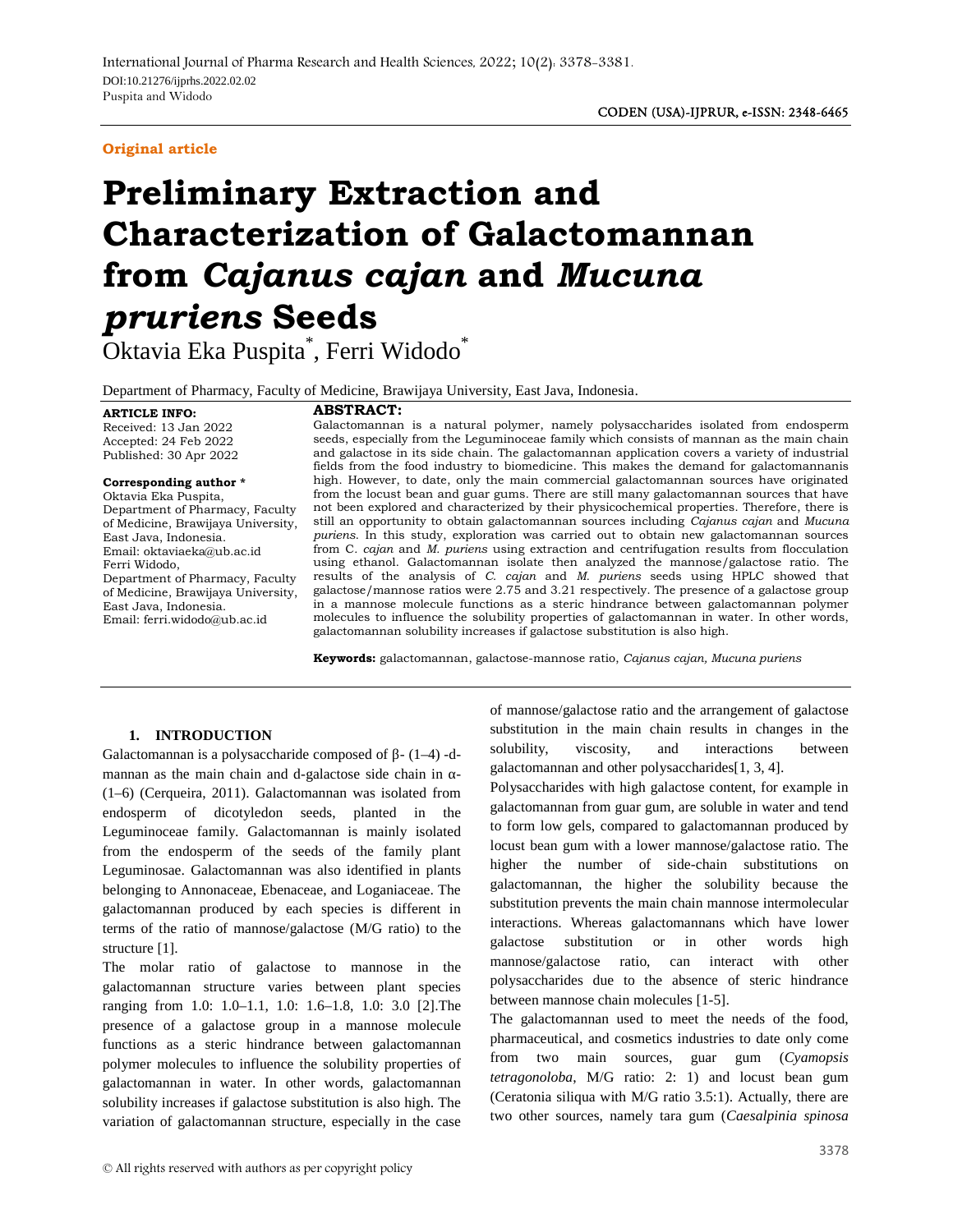# International Journal of Pharma Research and Health Sciences, 2022; 10(2): 3378-3381.

Kuntze with M/G ratio 3:1) and fenugreek (*Trigonella foenum-graecum* L.) both of which are expensive so that it is not feasible to use the scale of production. Various plants have been studied but no one has provided a commercial prospect [2, 4].Meanwhile, the industrial needs are very large, so we need a galactomannan alternative source. In addition to meeting the needs in terms of quantity, the search for new galactomannan sources is also needed to obtain new functionalities, especially for applications in the fields of pharmaceuticals, biomedicine, or cosmetics. This is considering that the characteristics of the galactomannan produced by different plants can have different physicochemical properties as well. Especially in the biomedical field, galactomannan can be used to form hydrogels that can support the management of tissue engineering, stem cell delivery matrices, hydrogel membranes for wound healing, drug delivery matrices, and cosmetic applications. In addition to being supported by its varied physicochemical properties, galactomannan is also non-toxic so it is suitable for biomedical applications[6, 7, 8, 9, 10, 11]. Therefore, efforts are still needed to obtain galactomannan sources that have commercial prospects and have functionalities for various applications.This study aims to explore new sources that can produce galactomannan, which is among them from bean seeds *C. cajan* and *M. puriens*. The galactomannan isolates obtained from the *C. cajan* and *M. puriens* then analyzed for mannose/galactose ratio.

# **2. MATERIAL AND METHODS**

# **2.1 Materials**

Milled C. cajan and M. puriens. The pods were collected from a region in East Java, Indonesia, ethanol 96%, and aquadest.

#### **2.2 Extraction**

The polysaccharide extraction method used in this study refers to a procedure that was used by Cerqueira *et al*. [4]. Dry bean seeds were crushed and the endosperm was taken and then milled. The milled seeds were then sifted to obtain fine powder then suspended in 96% ethanol with a ratio of 1: 3 (gram of seeds: milliliter of ethanol 96%) at 70  $^{\circ}$ C for 15 minutes to inactivate the enzyme. Ethanol is decanted, then distilled water is added in a ratio of 1: 5 (endosperm:water). This suspension is then left to stand for 24 hours. Next, add water in a ratio of 1:10 (suspension:water) and homogenize using a blender for 5 minutes. The result of this homogenization was then filtered using a cloth. The filtering result was centrifuged at 3800 g for 20 minutes at 20 $\degree$ C. Supernatant from the centrifugation was added with 96% ethanol (ratio 1: 2) to precipitate the galactomannan. Ethanol was then decanted and galactomannan sedimentwas then dried using the lyophilization method and stored until the next utilization.

# **2.3 Determination of galactose and mannose content**

The analytical method used is HPLC. A sample of 5 ml was put in 10 ml conical and centrifuged at a speed of 8500 rpm for 5 minutes. The filtrate obtained was then filtered using a 0.45 micrometer membrane filter. The test conditions were using the Metacharb 87C HPLC column, sample volume 20 microliter, flow rate  $0.5$  ml/min, eluent  $H<sub>2</sub>O$  at temperature 85 °C, and RID detector.

# **3. RESULTS AND DISCUSSION**

The extraction of *C. cajan* and *M. puriens* seed obtaining galactomannan isolates 2.77% and 11.26% respectively. The two isolates were still in thick form as a result of the flocculation using ethanol with ratio of 1:2. The galactomannan obtained from *M. puriens* has a black color (Figure 1). This was probably because of theendosperm was not completely separated from its skin so there were still components of the skin that were oxidized during the process. It is suggested that increasing the efficiency of sieving seed powder will able in minimizing the remaining seed-skin. This may result clearer isolates of galactomannan. On the other hand, the isolates obtained from *C. cajan*has brighter colors.



**Fig 1: Galactomannan obtained from a)** *M. puriens***, and b)** *C. cajan*

Galactomannan isolates obtained were then analyzed using HPLC method to determine the ratio of galactose components to mannose (Fig. 2a and 2b). The ratio of galactose to mannose in the galactomannan structure varies between plant species ranging from 1.0: 1.0–1.1, 1.0: 1.6– 1.8, 1.0: 3.0[2].The presence of a galactose group in a mannose molecule has a function as a steric hindrance between galactomannan polymer molecules to influence the solubility properties of galactomannan in water. In other words, galactomannan solubility increases if galactose substitution is also high. The results of the analysis of *C. cajan* and *M. puriens* seeds resulted in this study of galactose/mannose ratios were 2.75 and 3.21 respectively.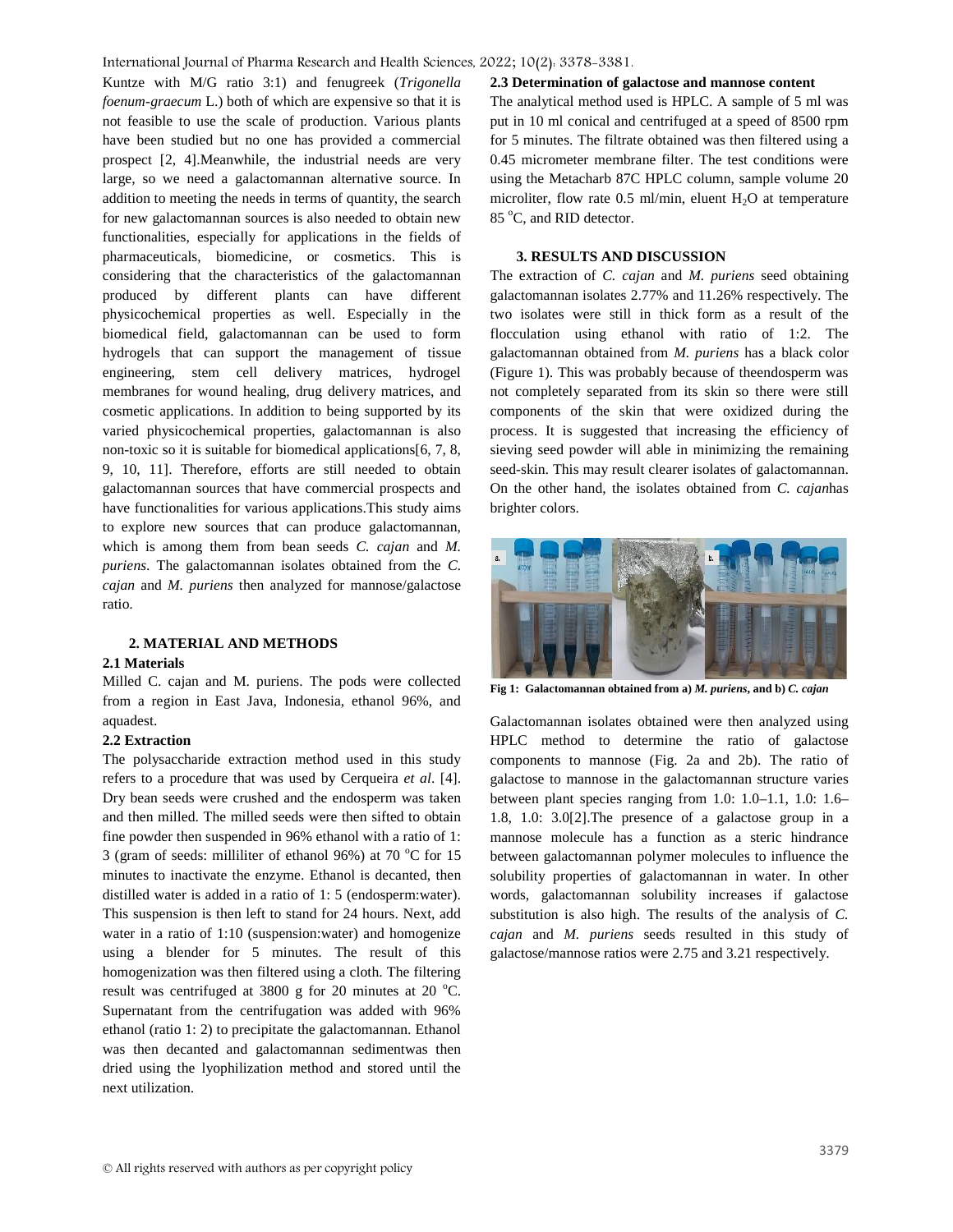

**Fig 2a: Results of analysis of galactose and mannose components in** *C. cajan*



**Fig 2b: Results of analysis of galactose and mannose components in** *M. puriens*

The resulting galactomannan from each *C. cajan* and *M. puriens* were lyophilized. In this study, the process of lyophilization was not able in resulting powder but semisolid mass. This was probably caused by the cooling temperature and pressure during sublimation were not optimal. Therefore it is necessary to optimize this lyophilization process. Another analysis to characterize the galactomannan was the ash content of galactomannan deposits in *C. cajan* and *M. puriens*. The method used in this study was gravimetric. The data obtained were the ash content for galactomannan deposits from *C. cajan* was 2.10% and *M. puriens* was 2.21%. This data shows the presence of impurities or the presence of mineral materials in the sample.

# **4. CONCLUSIONS**

Galactomannan was successfully isolated from *C.cajan* and *M. puriens*resulting galactose/mannose ratio of 2.75 and 3.21 respectively. The yield of the galactomannan isolates obtained from the two samples was different where *M.puriens* was higher than *C.cajan*. Nevertheless, we cannot conclude that the best galactomannan source is *M.puriens* because currently the galactomannan isolate still needs to be optimized for the drying process to produce a powder.

# **5. REFERENCES**

1. Prajapati, VD, Girish KJ, Naresh GM, Narayan PR, Bhanu JN, Nikhil NN, Bhavesh CV. Galactomannan: A

versatile biodegradable seed polysaccharide. Int J Biol Macromol.2013; 60: 83–92.

- 2. Dos Santos VRF, Souza BWS, Teixeira JA, Vicente AA, Cerqueira MA. Relationship between galactomannan structure and physicochemical properties of films produced thereof. J Food Sci Technol. 2015; 52: 8292–9.
- 3. CerqueiraMA, BourbonAI, PinheiroAC, MartinsJT, SouzaBWS, TeixeiraJA, VicentaAA.Galactomannans use in the development of edible films/coatings for food applications. Trends in Food Science & Technology. 2011; 22, 662–71.
- 4. CerqueiraMA, PinheiroAC, Souza BWS, LimaAMP, Ribeiro C, Miranda C. Extraction, purification and characterization of galactomannans from non-traditional sources. Carbohydr Polym. 2009; 75, 408–14.
- 5. CunhaPLR, VieiraIGP, ArriagaAMC, de PaulaRCM, FeitosaJPA. Isolation and characterization of galactomannan from Dimorphandra gardneriana Tul. seeds as a potential guar gum substitute. Food Hydrocoll. 2009; 23: 880–5.
- 6. PeppasNA, Bures P, Leobandung W, IchikawaH. Hydrogels in pharmaceutical formulations. Eur J Pharm. Biopharm. 2000; 50: 27–46.
- Hennink WE, NostrumCF. Novel crosslinking methods to design hydrogels. Adv. Drug Delivery Rev. 2002; 54, 13–36.
- 8. Van TSR, Van SteenbergenMJ, De SmedtSC, Van Nostrum CF, WimE. Self-gelling hydrogels based on oppositely charged dextran microsphere. Biomaterials 2005; 26: 2129–35.
- 9. Silva FEF, Di-Medeiros MCB, Batista KA, Fernandes KF. PVA/polysaccharides blended films: mechanical properties. J Mater. 2013; 1-6.
- 10. KamounEA, Xin C, Mohamed SME, El-Refaie SK. Crosslinked poly(vinyl alcohol) hydrogelsfor wound dressing applications: A review of remarkably blended polymers. Arabian Journal of Chemistry 2015; 8: 1–14.
- 11. Nataly MS, Bruno P, Melissa C, Emily QRK, Ketlin CG, Francisco PS, Rosane MDS. Gelatin and galactomannan-based scaffolds: characterization and potential for tissue engineering applications. Carbohydr Polym. 2015; 133, p. 8-18.

# **ACKNOWLEDGEMENT:** None.

**CONFLICT OF INTEREST:** The authors declare no conflict of interest, financial or otherwise.

# **SOURCE OF FUNDING:** None.

**AVAILABILITY OF DATA AND MATERIALS:** Not applicable.

**CONSENT FOR PUBLICATION**: Not applicable.